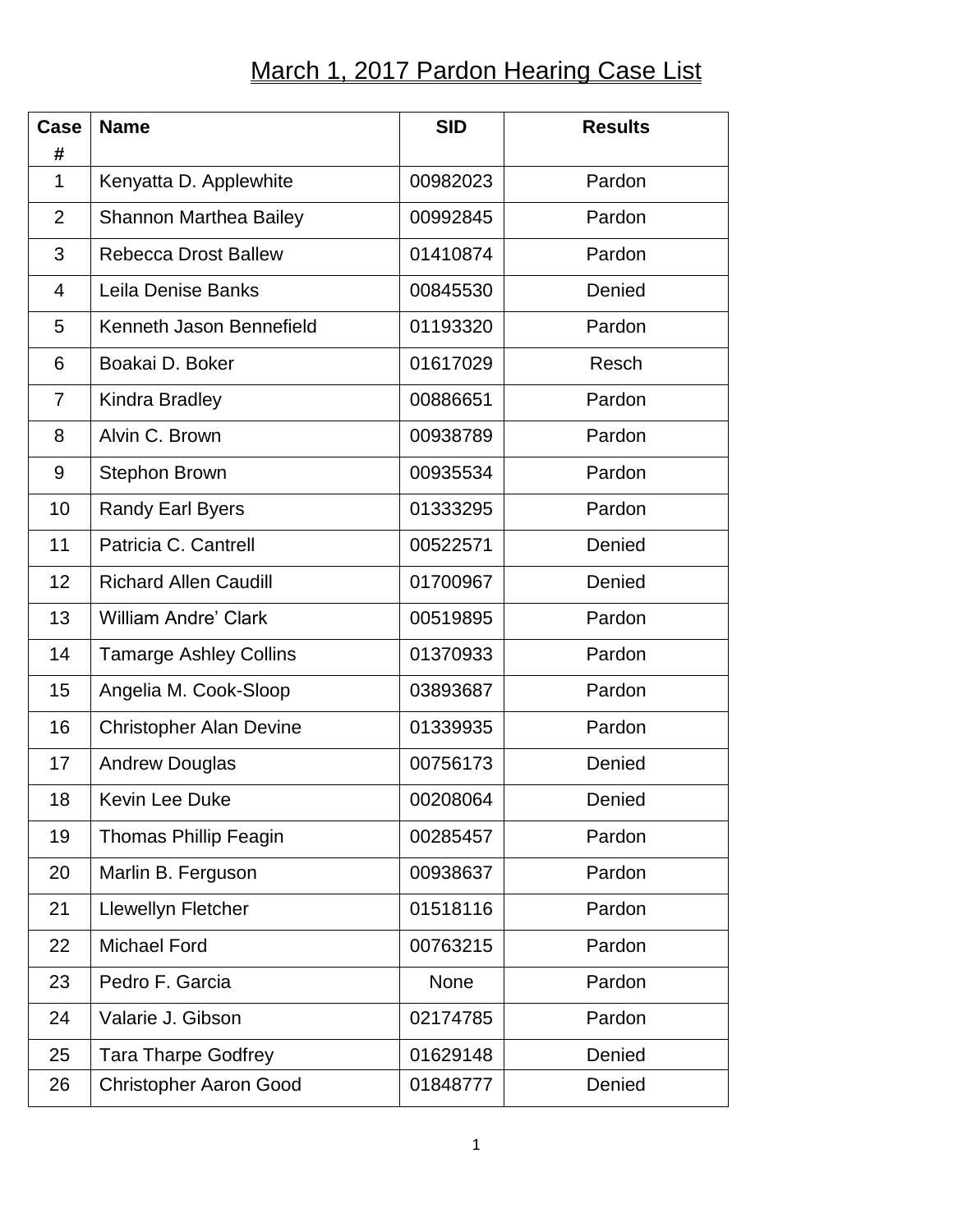## March 1, 2017 Pardon Hearing Case List

| 27 | Earl Goss, Jr.                   | L003150  | Denied |
|----|----------------------------------|----------|--------|
| 28 | <b>Crystal Dawn Gregory</b>      | 00493727 | Denied |
| 29 | <b>Michael Daniels Hall</b>      | 01126085 | Pardon |
| 30 | <b>Raymond Anthony Hall</b>      | 00545373 | Pardon |
| 31 | <b>Guy Riblet Harrison</b>       | 00310516 | Pardon |
| 32 | Pamela D. Harvey                 | 00510222 | Pardon |
| 33 | Marcia Yolanda Heyward           | 01743203 | Pardon |
| 34 | Etrulia C. Hill                  | 00177400 | Pardon |
| 35 | <b>Michael Elmore Hinson</b>     | 00189952 | Pardon |
| 36 | <b>Sandy Hunter</b>              | 01793244 | Pardon |
| 37 | <b>Tristan De'Andrew Jackson</b> | 01695022 | Pardon |
| 38 | <b>Frank Durant Jeffers</b>      | 00293550 | Denied |
| 39 | Leon Jones                       | 00199137 | Pardon |
| 40 | <b>Wayne Randall Jones</b>       | 00311974 | Denied |
| 41 | Maurica E. Josey                 | 01503932 | Denied |
| 42 | <b>James Antonio Lancaster</b>   | 01327365 | Denied |
| 43 | <b>James Elias Mallios</b>       | 00129809 | Resch  |
| 44 | <b>Celine Jazmin Martinez</b>    | 01807825 | Pardon |
| 45 | Creig Paul Morgan                | 01775837 | Denied |
| 46 | <b>Debra Croft Morris</b>        | 00111387 | Pardon |
| 47 | Mindy A. Nicola                  | 01187416 | Pardon |
| 48 | <b>Christopher Easton Oliver</b> | 01428583 | Denied |
| 49 | Kenya Daniell Parmley            | 01210647 | Denied |
| 50 | Donna Lynne Picklesimer          | 01954837 | Pardon |
| 51 | <b>Joel Alan Pittman</b>         | 00370139 | Pardon |
| 52 | Camisha Renee Porterfield        | 01768427 | Denied |
| 53 | Melissa Ann Reese                | 01244883 | Pardon |